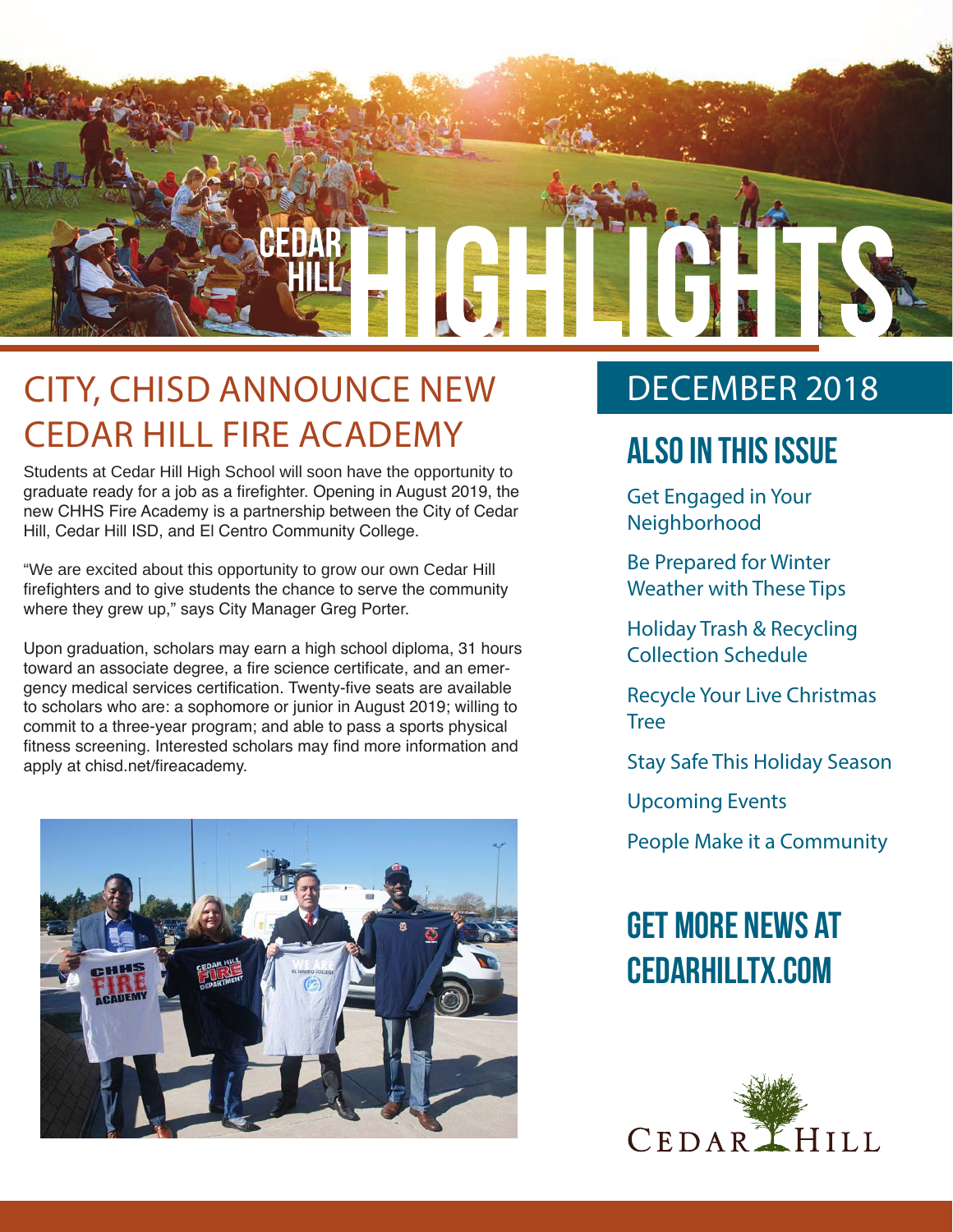# PEOPLE **MAKE IT A COMMUNITY**



Mayor Rob Franke presents the Great Impact Servant Leader Award to Jessica Hahn for her continued leadership of the Country Day on the Hill Committee.



Cedar Hill Firefighter/Paramedic Tommy Perez is recognized along with members of the Dallas Fire Department for their lifesaving efforts during this summer's Youth Baseball World Series.



Cedar Hill families enjoyed a safe and fun Halloween at the annual Scare on the Square event, where community organizations and businesses provided plenty of treats.

### GET ENGAGED IN YOUR **NEIGHBORHOOD**

As 2018 comes to a close and we begin to think about resolutions for the New Year, we encourage residents to get involved in their neighborhoods by being a neighborhood leader.

Neighborhood leaders play a key role in keeping our neighborhoods vibrant and engaged. In 2019, Neighborhood Services will focus on cultivating neighborhood leaders who engage, empower, and motivate residents to improve the quality of life in their neighborhoods with the goal of advancing the long-term vitality of the community.

#### Four Ways to Get Involved

- Call or visit Neighborhood Services to find resources and brainstorm ideas for your neighborhood.
- Find your neighborhood organization in the online directory at cedarhilltx.com/myneighborhood.
- Get to know fellow neighborhood leaders at quarterly meet and greet events, hosted by Neighborhood Services. Find event details at cedarhilltx.com/neighborhood.
- Nominate your neighbor for the Good Samaritan Award, which honors community members who make a difference in the lives of others.
- Save the date for the 2019 Citywide Neighborhood Block Party on March 2, 2019 at the Alan E. Sims Cedar Hill Recreation Center.

### BE PREPARED FOR WINTER WEATHER WITH THESE TIPS

Remember the four "Ps" to stay safe in the cold weather this winter:

- **• People:** Keep your family warm and stay inside if possible. Dress in layers and wear hats, gloves, and a coat. Check on elderly family members and neighbors who may need extra blankets or a warm place to stay.
- **• Pets:** Bring pets inside and move livestock and other animals to a sheltered area. Make sure pets have adequate food and water available.
- **• Plants:** Bring potted plants inside, store in garage, or cover with cloth fabric to protect them from wind and frost.
- **• Pipes:** Disconnect outdoor hoses, drain, and store in a protected area. Wrap exposed faucets and pipes, including those outside the house or in unheated crawl spaces, attics, garages, and other areas.

Find more winter weather safety information at knowhat2do.com.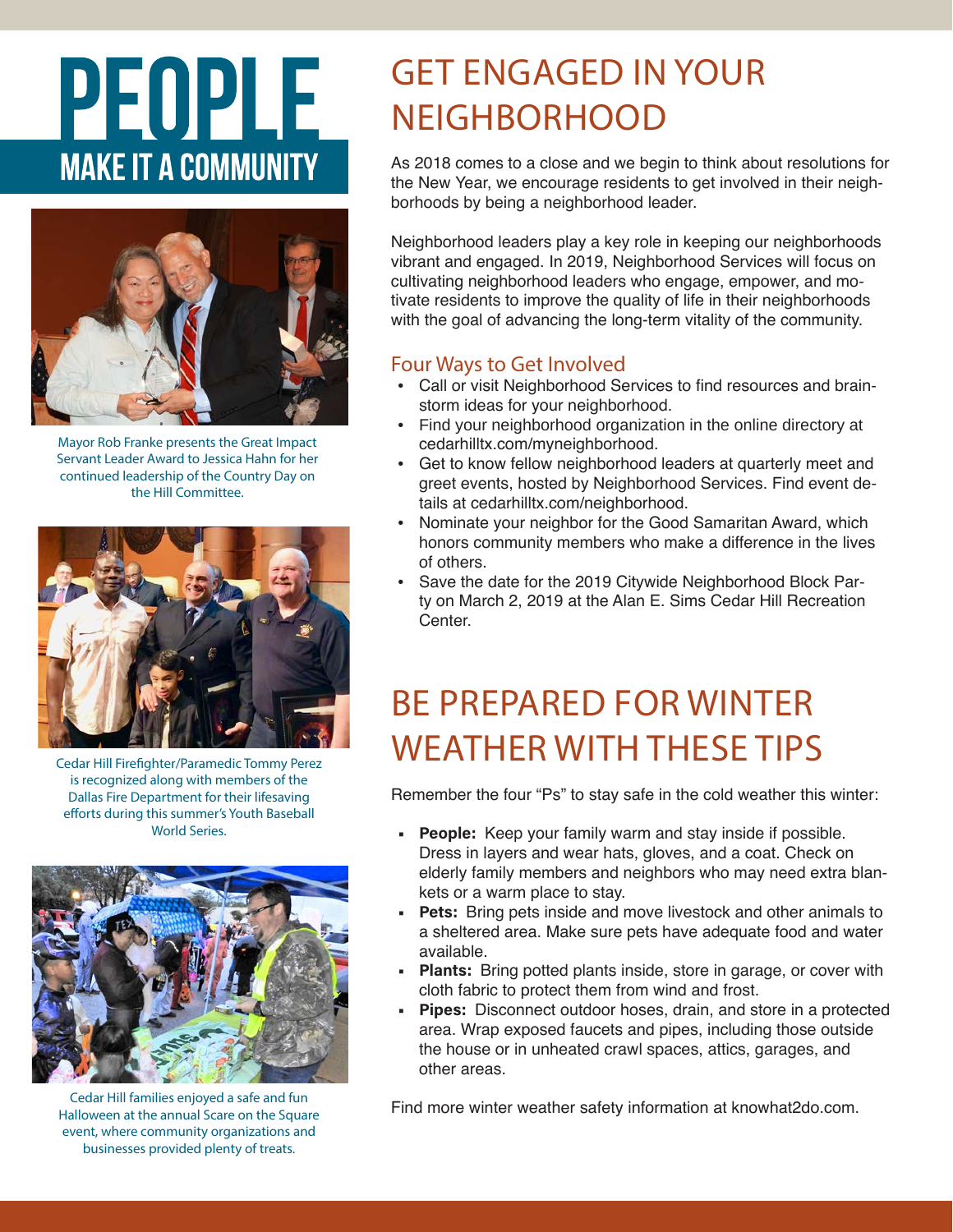### HOLIDAY TRASH & RECYCLING COLLECTION SCHEDULE

Waste Management will not collect trash or recycling on Christmas Day or New Year's Day.

For Christmas Day (Tuesday, December 25), trash and recycling that is normally collected on Tuesday will be collected the prior Saturday, December 22. For New Year's Day (Tuesday, January 1) trash and

recycling that is normally collected on Tuesday will be collected the prior Saturday, December 29.

Brush and bulk item collection are not impacted by the holiday schedule. For more information on trash and recycling collection, visit cedarhilltx.com/trash.



### RECYCLE YOUR LIVE CHRISTMAS TREE

Residents can recycle live Christmas trees from Wednesday, January 2 through Friday, January 11 at the Alan E. Sims Cedar Hill Recreation Center and at Hillside Village. Trees must be live, not artificial, and free of all ornaments, lights, tinsel, and other decor. For more information, visit cedarhilltx.com/trash.



## CALENDAR OF UPCOMING EVENTS

#### City Council Meetings

Dec 11, Jan 8 & Jan 22 at 7 p.m. Cedar Hill Government Center 285 Uptown Blvd View agendas at cedarhilltx.com/agenda.

#### Christmas & New Year's Day

Cedar Hill Government Center Offices, the Alan E. Sims Cedar Hill Recreation Center, Tri-City Animal Shelter, Senior Center, and Zula B. Wylie Public Library will be closed on Monday, Dec 24; Tuesday, Dec 25 & Tuesday, Jan 1 in observance of Christmas and New Year's Day holidays.

#### MLK Holiday

Cedar Hill Government Center Offices, the Alan E. Sims Cedar Hill Recreation Center, Tri-City Animal Shelter, Senior Center, and Zula B. Wylie Public Library will be closed on Monday, Jan 21 in observance of the Martin Luther King, Jr. holiday.

#### CHISD Fine Arts Presents:

Disney's Newsies Jan 18 & 19 at 7 p.m. CHHS Performing Arts Center 1 Longhorn Blvd Based on the 1992 motion picture and inspired by a true story, Newsies is packed with non-stop thrills and a timeless message perfect for the whole family and every audience. Tickets are \$10 at the door.

#### Daddy Daughter Dance

Feb 2 from 6 to 9 p.m. Alan E. Sims Recreation Center 310 E. Parkerville Rd Join us for an unforgettable evening for girls and their fathers, male relatives or guardians. Each couple ticket includes admission for daughter and date, dancing, dinner, and a professional photo. Visit cedarhilltx.com/ ddd for more information on tickets and events.

**View the full calendar at cedarhilltx.com, or subscribe to 'This Week in Cedar Hill' at cedarhilltx.com/twich.**